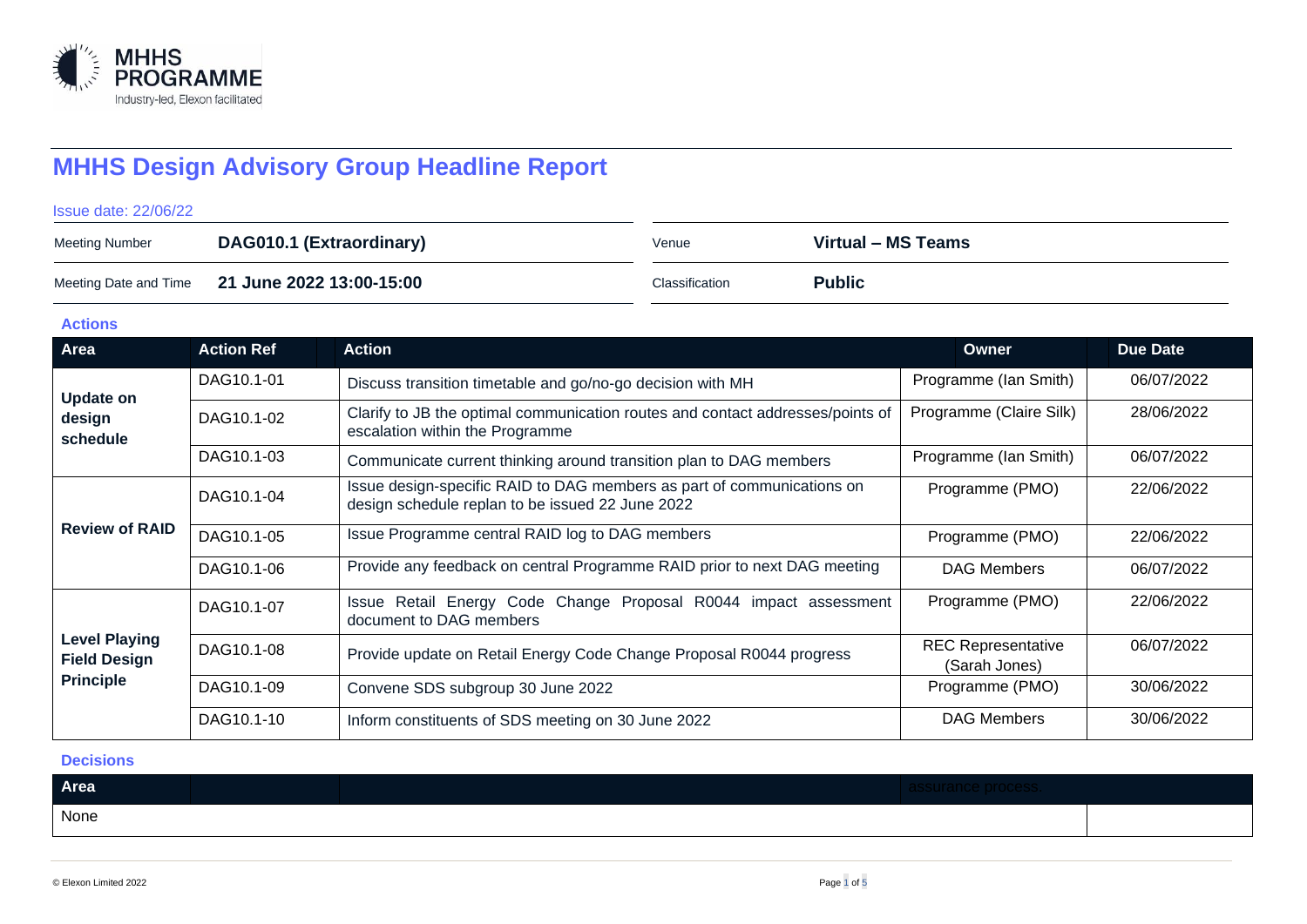#### **RAID Items Discussed**

**RAID area Description** 

### None (to be covered at next DAG meeting)

## **Key Discussion Items**

| Area             | <b>Discussion</b>                                                                                                                                                                                                                                                                                                                                                                                                                                                                                                                                              |
|------------------|----------------------------------------------------------------------------------------------------------------------------------------------------------------------------------------------------------------------------------------------------------------------------------------------------------------------------------------------------------------------------------------------------------------------------------------------------------------------------------------------------------------------------------------------------------------|
|                  | <b>Update from MHHS Design Team</b>                                                                                                                                                                                                                                                                                                                                                                                                                                                                                                                            |
|                  | An update was provided on the work to produce a new schedule for Tranche 4 (T4) approval and Design baseline (M5) delivery. This includes<br>consideration of the timeframes to close c.400 tasks for developing all the design artefacts. The new schedule includes two phases:                                                                                                                                                                                                                                                                               |
|                  | Phase 1 – Developing and sharing the design artefacts                                                                                                                                                                                                                                                                                                                                                                                                                                                                                                          |
|                  | Phase 2 – Consultation/review and actioning comments/issues                                                                                                                                                                                                                                                                                                                                                                                                                                                                                                    |
|                  | The new timetable has been reviewed by the IPA and Ofgem as programme sponsor. It incorporates more time for participants to review the design<br>artefacts and the opportunity to review and comment on any substantive changes to design artefacts emanating from review. Comments returned<br>by participants as part of the tranche reviews which suggest change or indicate issues will be presented to the relevant level 4 design working group<br>with the aim of obtaining consensus on the solution or recording the differing view where necessary. |
|                  | There will also be more signposting for participants to assist in directing them toward relevant artefacts for review. Additional resource is being<br>applied to change control and issues management, to ensure a comprehensive and expedient approach to the review and close-out of comments<br>provided by participants.                                                                                                                                                                                                                                  |
| <b>Update on</b> | With the above in mind, the Programme have then considered the risks which could impact the new schedule for Phases 1 and 2. There are three<br>key risks:                                                                                                                                                                                                                                                                                                                                                                                                     |
| design           | 1) Phase 1 risk – time required to achieve consensus among participants                                                                                                                                                                                                                                                                                                                                                                                                                                                                                        |
| schedule         | Summer Holidays - participant resource availability during peak holiday months<br><sup>2)</sup>                                                                                                                                                                                                                                                                                                                                                                                                                                                                |
|                  | Design Team Resources - any absence or unavailability of expert resource<br>3)                                                                                                                                                                                                                                                                                                                                                                                                                                                                                 |
|                  | With these risks in mind, the MHHS Design Team propose Phase 1 will complete by the end of August 2022 and Phase 2 by the end of October<br>2022. This timetable mitigates the risks highlighted and provides contingency for review periods and issue resolution.                                                                                                                                                                                                                                                                                             |
|                  | An approach will be taken whereby artefacts will be released as soon as they are ready, to give participants the opportunity for 'pre-review' prior to<br>formal request for comments.                                                                                                                                                                                                                                                                                                                                                                         |
|                  | Transition design schedule will be produced in due course, and this has dependencies with migration activities.                                                                                                                                                                                                                                                                                                                                                                                                                                                |
|                  | Expectations on the level of comments which will be received in response to the T4 design artefact review are there will be a high level of comments<br>given the end-to-end design is being will be available for the first time and it is likely more participants will review and comment.                                                                                                                                                                                                                                                                  |
|                  | DAG members were keen to see transition design as soon as possible as this will impact costs (see ACTION DAG10.1-01 and ACTION DAG10.1-<br>$(03)$ .                                                                                                                                                                                                                                                                                                                                                                                                            |
|                  | <b>DAG Members' Discussion</b>                                                                                                                                                                                                                                                                                                                                                                                                                                                                                                                                 |
|                  | It was pointed out that MHHS Change Request (CR) 002 proposed delaying M5 to November, with supporters saying more time was needed to<br>approve the design. Some frustration was expressed that the Programme recommended CR001 anyway, which moved the M5 milestone to the end<br>of July instead, and now it was the case that the milestone must move again. Despite this, several members comments it was positive to see concerns                                                                                                                        |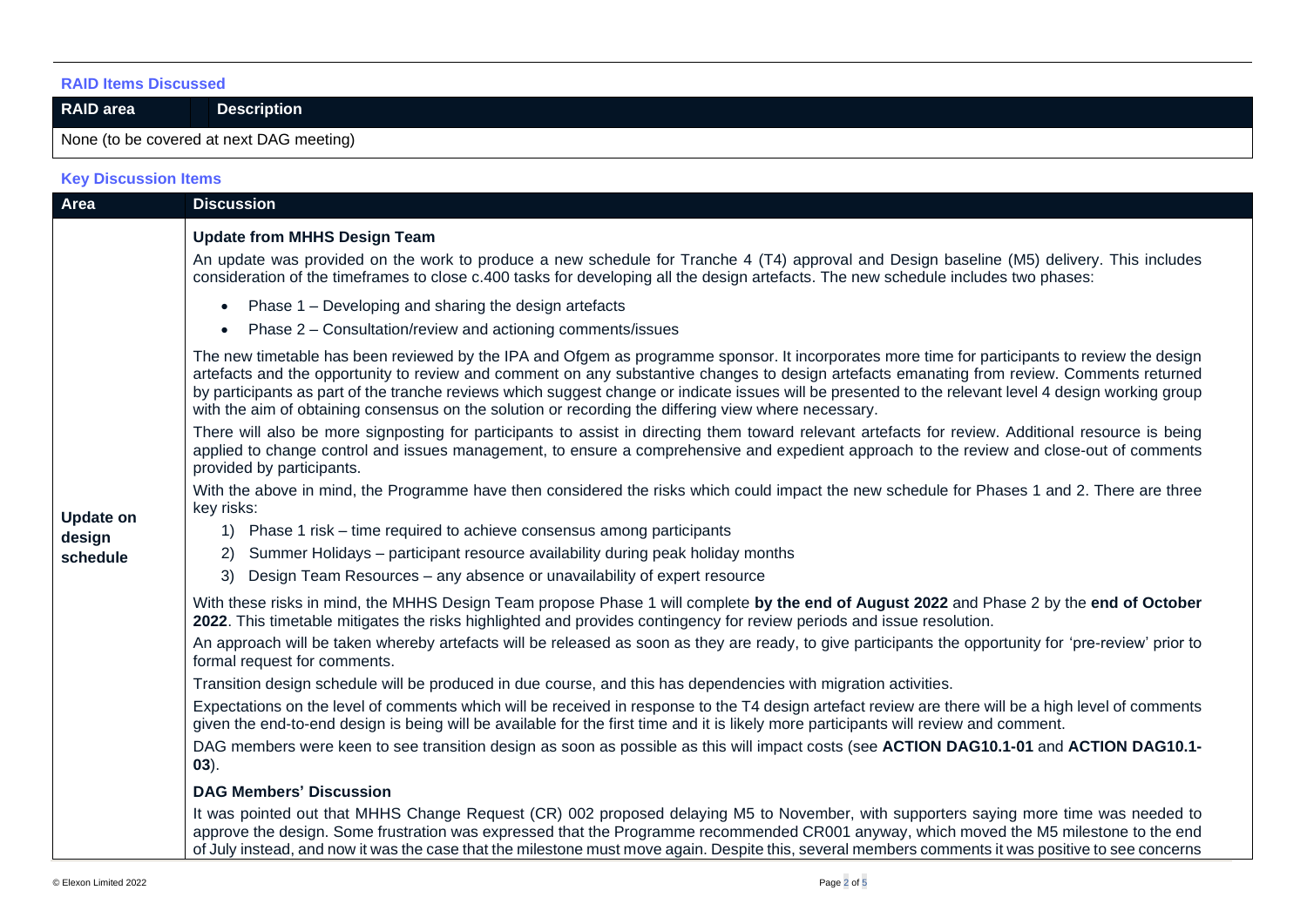|                                         | around timeframes and issues resolution addressed via this delay. The Chair sympathised with members' frustration, but believed it was right to<br>keep up the pressure on delivery of M5 when the decision on CRs 001 and 002 were made to ensure continued design momentum. Regarding<br>CR002, the group were advised the scope of this change was broader than just moving M5 and did not contain a detailed plan or schedule.                                                                                                                                                                                                                                                                                                                                                                                                                                                                                                                                                                                                                                                                                                                                                                                                    |
|-----------------------------------------|---------------------------------------------------------------------------------------------------------------------------------------------------------------------------------------------------------------------------------------------------------------------------------------------------------------------------------------------------------------------------------------------------------------------------------------------------------------------------------------------------------------------------------------------------------------------------------------------------------------------------------------------------------------------------------------------------------------------------------------------------------------------------------------------------------------------------------------------------------------------------------------------------------------------------------------------------------------------------------------------------------------------------------------------------------------------------------------------------------------------------------------------------------------------------------------------------------------------------------------|
|                                         | The group discussed that previously agreed design positions would not be reopened unless major issues of matters of clear materiality were identified<br>from future Tranche comments. Any issues with approved design elements, or any change required beyond changes needed for issues resolution<br>would need to be changed via CR.                                                                                                                                                                                                                                                                                                                                                                                                                                                                                                                                                                                                                                                                                                                                                                                                                                                                                               |
|                                         | The group discussed arrangements and scheduled timeframes for end-to-end review of the design and other consistency checking and assurance<br>activities, and how this may affect participant mobilisation and the M3 Programme milestone. It was highlighted this would be discussed at the<br>Programme Steering Group (PSG) and the M3 milestone, which is dependent upon M5, relates to the commencement of participant design and build<br>activities rather than mobilisation specifically. Changes will also be required to code drafting timelines currently under consideration at the Cross<br>Code Advisory Group (CCAG). One member commented industry participants should be given time to review the design artefacts as a whole prior<br>to M5, to ensure everything fits together correctly and to support parties in commencing process and systems' builds. The MHHS Design Assurance<br>Team are working to implement tools which will show many of the interdependencies in the elements of the MHHS design which should assist parties<br>in reviewing design artefacts as a whole. This was considered positive by the group, and a request was made to ensure this is clearly communicated<br>to participants. |
|                                         | The group discussed how the change to the design schedule affects CR007, which seeks to move the M3 milestone. The Programme advised M3<br>will need to move alongside M5, but it was still useful to receive consultation responses on CR007. The Programme urged parties to view M3 as<br>readiness for design and build, not as 'mobilisation' per se, and advised the prospective movement of delivery dates would be discussed at the PSG.                                                                                                                                                                                                                                                                                                                                                                                                                                                                                                                                                                                                                                                                                                                                                                                       |
|                                         | A DAG member asked whether deadlines for other Programme milestones or activities would need move. For example, the commencement of<br>industry testing in view of the movement of M5. The Chair highlighted the wider Programme replan activities in the current plan would provide an<br>opportunity to review the impacts on subsequent milestones and activities and whether change is needed.                                                                                                                                                                                                                                                                                                                                                                                                                                                                                                                                                                                                                                                                                                                                                                                                                                    |
|                                         | <b>Conclusion</b>                                                                                                                                                                                                                                                                                                                                                                                                                                                                                                                                                                                                                                                                                                                                                                                                                                                                                                                                                                                                                                                                                                                                                                                                                     |
|                                         | The MHHS Design Team advised a revised schedule for T4 and M5 would be issued to all Programme Participants on 22 June 2022 and urged<br>constituency representatives to raise awareness with constituents also.                                                                                                                                                                                                                                                                                                                                                                                                                                                                                                                                                                                                                                                                                                                                                                                                                                                                                                                                                                                                                      |
|                                         | The group were advised a design-specific RAID, detailing all outstanding design issues and resolution action in response to tranche review<br>comments, would be published with the reviews T4 and M5 schedule (see ACTION DAG10.1-04).                                                                                                                                                                                                                                                                                                                                                                                                                                                                                                                                                                                                                                                                                                                                                                                                                                                                                                                                                                                               |
| <b>Review of RAID</b>                   | An update was also provided on publication of the central Programme RAID log. DAG members were advised this had now been made publicly<br>available with the latest PSG papers and the Programme agreed to issue a link to this to DAG members (see ACTION10.1-05). The Chair invited<br>DAG members to provide any feedback on the central Programme RAID to PMO@mhhsprogramme.co.uk (see ACTION 10.1-06).                                                                                                                                                                                                                                                                                                                                                                                                                                                                                                                                                                                                                                                                                                                                                                                                                           |
|                                         | <b>Update on SEC MP162</b>                                                                                                                                                                                                                                                                                                                                                                                                                                                                                                                                                                                                                                                                                                                                                                                                                                                                                                                                                                                                                                                                                                                                                                                                            |
| <b>Level Playing</b>                    | A Smart Energy Code (SEC) representative provided an update on SEC Modification Proposal (MP) 162, advising this was due to be presented to<br>the SEC Change Board next month with a view to Ofgem decision by the end of August 2022.                                                                                                                                                                                                                                                                                                                                                                                                                                                                                                                                                                                                                                                                                                                                                                                                                                                                                                                                                                                               |
| <b>Field Design</b><br><b>Principle</b> | The Chair highlighted the issue of whether the Target Response Times (TRTs) for parties undertaking a Meter Data Retrieval (MDR) role in Data<br>Communication Company Systems (DCC) was consistent with the Programme level playing field design principle, and whether potential change to<br>the TRTs may be required. The SEC representative advised SEC MP162 was due to progress 'as is' and, subject to the outcome of discussions at<br>DAG, a further modification proposal could be raised in future if change is required in relation to TRTs. The group were also informed of an outstanding<br>issue yet to be resolved relating to the cost allocation under SEC for MP162, given the beneficiaries of the modification are not those most likely to<br>bear the cost.                                                                                                                                                                                                                                                                                                                                                                                                                                                  |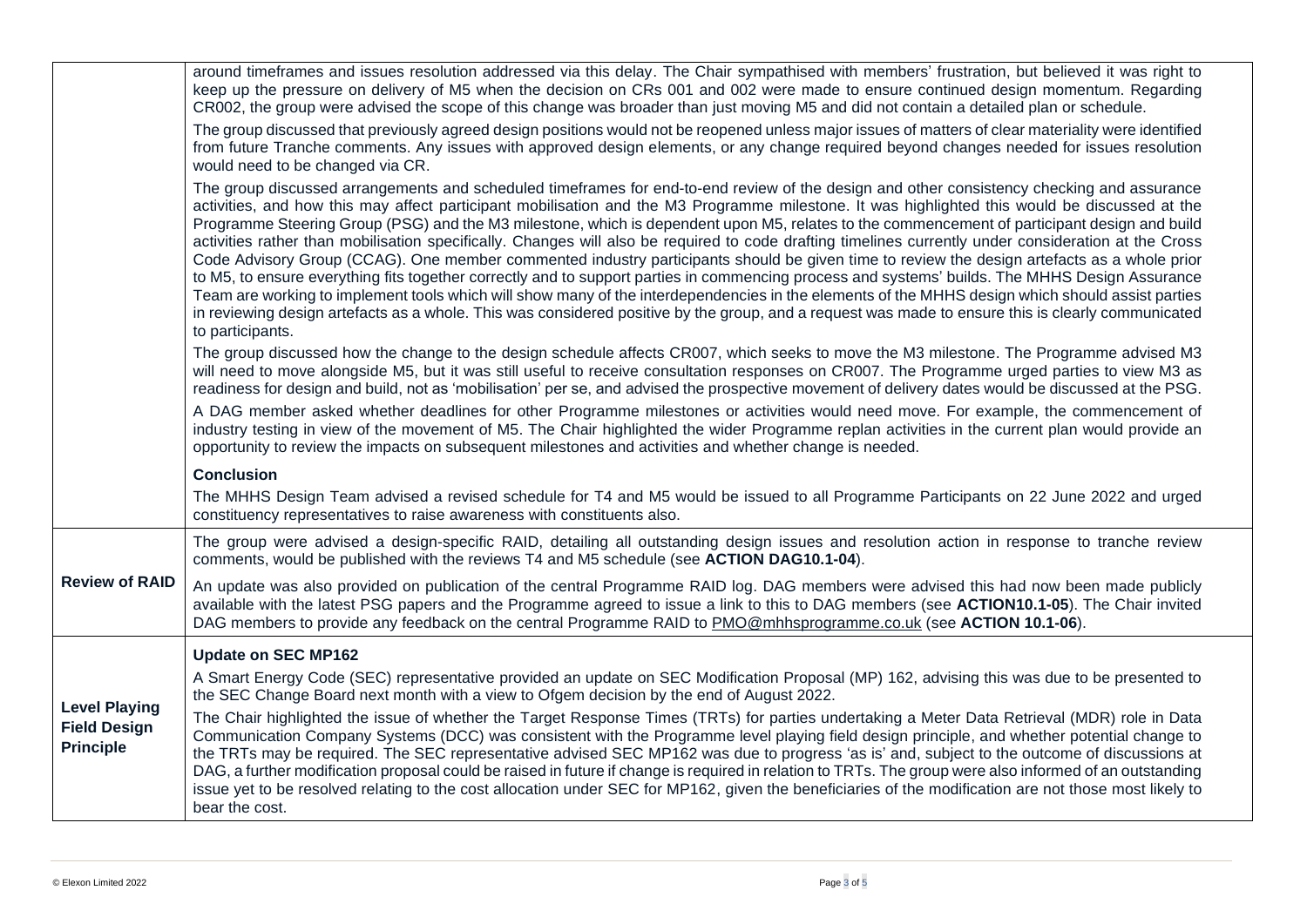| Several DAG members expressed uncertainty over how to respond to the current consultation on SEC MP162, given their awareness it may not<br>meet the requirements of the Programme's level playing field design principle. The need to ensure alignment between SEC MP162 and REC Change<br>Proposal R0044 was also discussed (see ACTION 10.1-08).                                                                                                                                                                                                                                                                                                                                                                                                                                                                                                                                                                                                    |
|--------------------------------------------------------------------------------------------------------------------------------------------------------------------------------------------------------------------------------------------------------------------------------------------------------------------------------------------------------------------------------------------------------------------------------------------------------------------------------------------------------------------------------------------------------------------------------------------------------------------------------------------------------------------------------------------------------------------------------------------------------------------------------------------------------------------------------------------------------------------------------------------------------------------------------------------------------|
| One member advised the matter had been raised with the Independent Programme Assurance team as a competition issue as the potential conflict<br>of the level playing field design principle and SEC MP162 had not yet been resolved.                                                                                                                                                                                                                                                                                                                                                                                                                                                                                                                                                                                                                                                                                                                   |
| The group also discussed the wider governance mechanisms in operation, and why R0044 and SEC MP162 are not being progressed under Ofgem's<br>MHHS Significant Code Review (SCR) powers. The group were advised these changes were required now to ensure timeline implementation given<br>their impacts on DCC systems.                                                                                                                                                                                                                                                                                                                                                                                                                                                                                                                                                                                                                                |
| Update on 24hr TRT Requirement Discussion at SDS Working Group                                                                                                                                                                                                                                                                                                                                                                                                                                                                                                                                                                                                                                                                                                                                                                                                                                                                                         |
| An overview of the key questions for the Programme in relation to MDR TRTs was provided. Specifically, the Programme's primary consideration<br>must be whether the lack of a sub-24 hour TRT for agents would impact settlement accuracy or otherwise confound delivery of the MHHS Target<br>Operating Model (TOM). In other words, is it an overarching requirement of the system to have receive a response to MDR data requests in less<br>than 24 hours. The secondary consideration from a Programme perspective, is whether the Programme design principles are met and whether<br>regulatory mechanisms are required to control the potentially unfair advantage of Supplier-enabled agents using their 30 second TRT function. A<br>further consideration is the material effect of introducing a sub-24 hour TRT for MHHS-related MDR activities, noting previous indications of the<br>significant cost likely to be associated with this. |
| Several members believed the Programme position on this was not materially different to the position in March 2022 and asked when the Programme<br>anticipated coming to a final view. One member noted the challenge this causes with providing responses to the SECMP162 change report. The<br>DAG agreed a resolution is required as soon as possible. Another member noted the challenge cost allocation under SEC poses, which is a matter<br>outside of DAG but one that is likely to affect participant positions on this matter. It was further noted the assessment of costs, for example in relation<br>to a potential sub-24 TRT for MHHS MDR requests, was difficult where clearly defined requirements have not been agreed. The DCC representative<br>advised the cost increases significantly where '30 sec' on demand MDR functionality is required.                                                                                   |
| The MHHS Design Team asked whether, if there is not a systemic need for a sub-24 hour TRT for those carrying our MHHS-related MDR,<br>mechanisms should be put in place to obligate parties not to use any existing sub-24 hour functionality for MHHS MDR requests, thereby upholding<br>the level playing field design principle. The group were advised that suppliers and agents cannot currently choose the TRT they receive for these<br>requests. Those meeting the use case criteria for a sub-24 hour TRT automatically receive this and DCC cannot currently differentiate between MDR<br>requests for MHHS or non-MHHS purposes, meaning monitoring and enforcement could be a considerable challenge.                                                                                                                                                                                                                                      |
| A further issue was highlighted in that supplier-aligned agents could also access faster processing of information requests from the supplier which<br>could contravene the level playing field design principle also.                                                                                                                                                                                                                                                                                                                                                                                                                                                                                                                                                                                                                                                                                                                                 |
| The challenges of identifying a solution whilst complying with other constraints, and ensuring reasonable cost make this a particular difficult matter<br>to resolve.                                                                                                                                                                                                                                                                                                                                                                                                                                                                                                                                                                                                                                                                                                                                                                                  |
| <b>Conclusions</b>                                                                                                                                                                                                                                                                                                                                                                                                                                                                                                                                                                                                                                                                                                                                                                                                                                                                                                                                     |
| The group concluded the many options and associated benefits and detriments which surround a potential resolution to this matter need to be clearly<br>laid out for DAG to consider. As such, it was an urgent agreed a Smart Meter Segment Subgroup (SDS) meeting was required to elicit these options,<br>identify the benefits and detriments of each and present this to DAG to enable a firm position to be determined at their next meeting in early July.                                                                                                                                                                                                                                                                                                                                                                                                                                                                                       |
| The group discussed the need for a resolution as soon as possible in view of the potential additional time convening an SDS subgroup would add.<br>It was concluded that a Smart Data Service (SDS) subgroup should be held prior to the next DAG meeting on 06 July 2022 (see ACTION DAG10.1-<br>$(09)$ .                                                                                                                                                                                                                                                                                                                                                                                                                                                                                                                                                                                                                                             |
| DAG members were asked to notify constituents of the upcoming SDS subgroup and encourage those with relevant expertise to attend.                                                                                                                                                                                                                                                                                                                                                                                                                                                                                                                                                                                                                                                                                                                                                                                                                      |
| The matter will then be discussed at the next DAG meeting with a view to determining a firm Programme position.                                                                                                                                                                                                                                                                                                                                                                                                                                                                                                                                                                                                                                                                                                                                                                                                                                        |